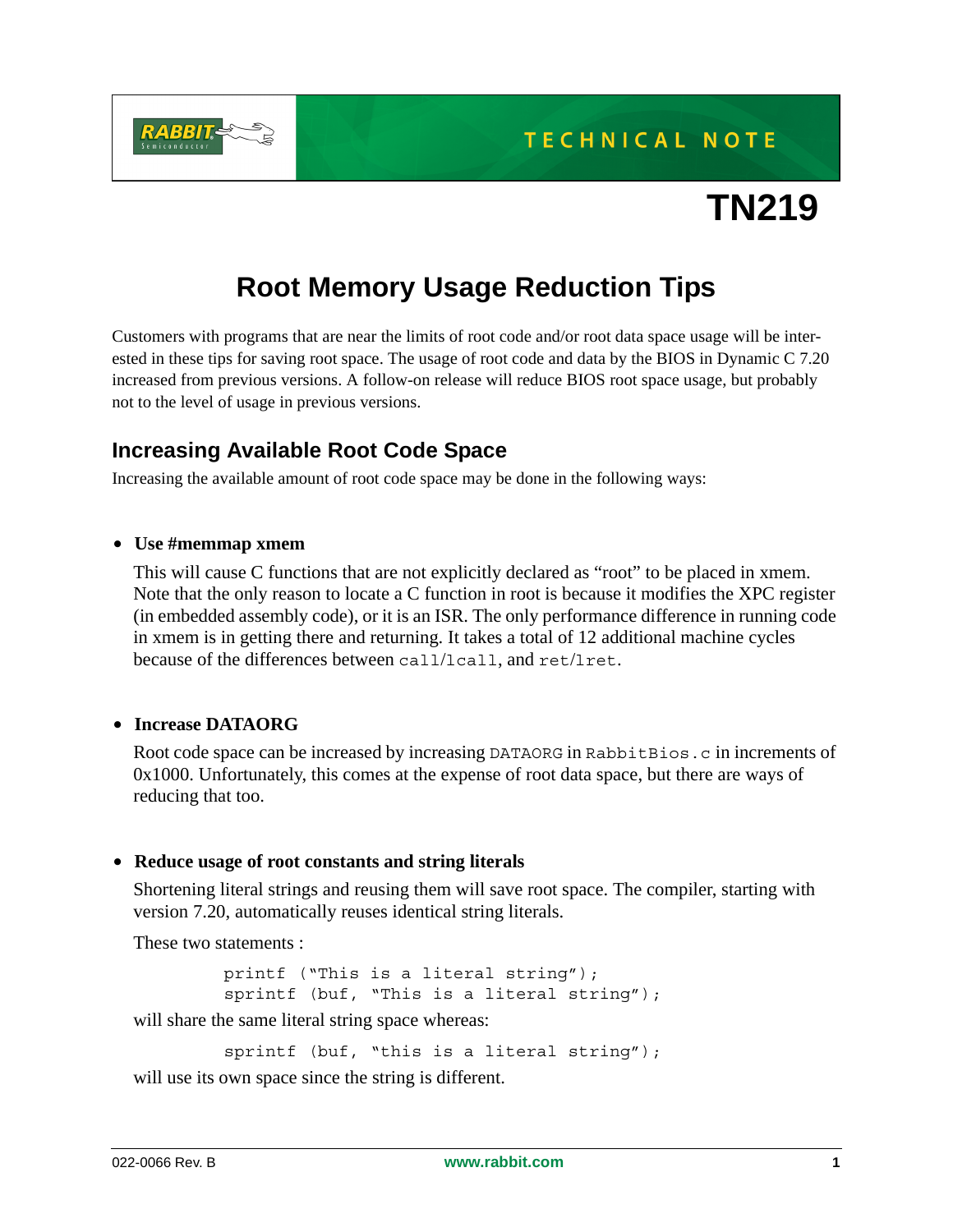#### **• Use xdata to declare large tables of initialized data**

If you have large tables of initialized data, consider using the keyword xdata to declare them. The disadvantage is that data cannot be accessed directly with pointers. The function xmem2root() allows xdata to be copied to a root buffer when needed.

```
// This uses root code space 
const int root table [8] ={300,301,302,103,304,305,306,307};
// This does not
xdata xdata_table {300,301,302,103,304,305,306,307};
main(){
   // this only uses temporary stack space
   auto int table[8]; 
   xmem2root(table, xdata table, 16);
        // now the xmem data can be accessed 
        // via a 16 bit pointer into the table
}
```
Both methods, const and xdata, create initialized data in flash at compile time, so the data cannot be rewritten directly.

#### **• Use xstring to declare a table of strings**

The keyword xstring declares a table of strings in extended flash memory. The disadvantage is that the strings cannot be accessed directly with pointers, since the table entries are 20-bit physical addresses. As illustrated above, the function xmem2root() may be used to store the table in temporary stack space.

```
// This uses root code space
const char * name [] ={\text{``string 1''}, \ldots \text{``string n''}};// This does not
xstring name \{ "string 1", . . . "string n''\};
```
Both methods, const and xstring, create initialized data in flash at compile time, so the data cannot be rewritten directly.

#### **• Turn off selected debugging features**

Starting with Dynamic C 7.20, watch expressions, breakpoints, and single-stepping can be selectively disabled to save some root code space. From Dynamic C's main menu, select "Options" and then "Project Options." Look on the Debugger tab in the resulting Options dialog.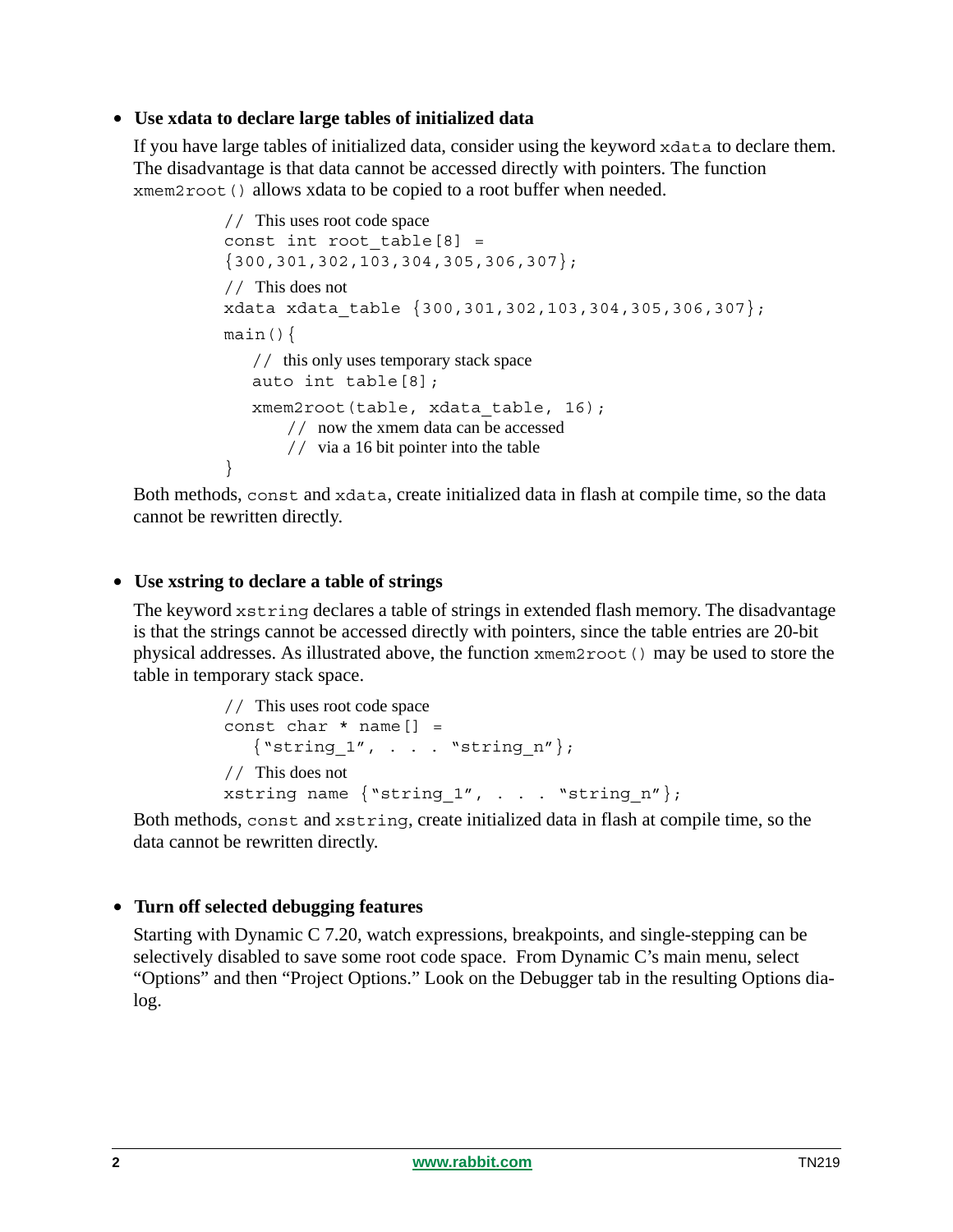#### **• Place assembly language code into xmem**

Pure assembly language code functions can go into xmem starting with Dynamic C 7.20:

```
#asm 
foo_root::
    [some instructions]
    ret
#endasm
```
The same function in xmem:

```
#asm xmem
foo_xmem::
    [some instructions]
    lret ; use lret instead of ret
#endasm
```
The correct calls are call foo\_root and lcall foo\_xmem. If the assembly function modifies the XPC register with

LD XPC, A

it should not be placed in xmem. If it accesses data on the stack directly, the data will be one byte away from where it would be with a root function because lcall pushes the value of XPC onto the stack.